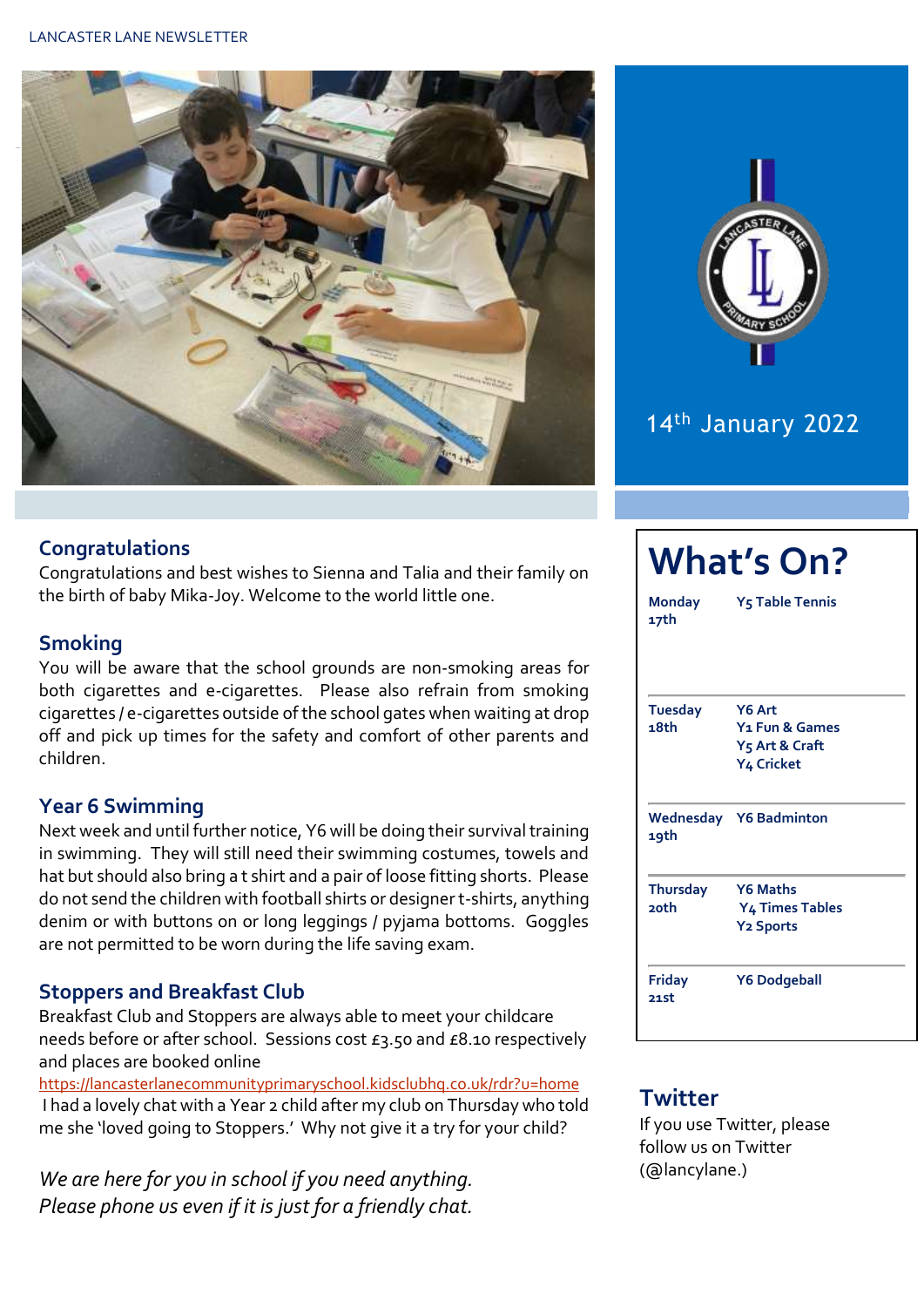

## **Covid Update**

There is a small number of children in each class where either children or a household member is positive for Covid-19. Therefore, we urge you to be vigilant for symptoms and to carry out lateral flow tests regularly (LFT) as 1 in 3 people who are positive with covid are asymptomatic.

If your LFT is positive and you have no symptoms you should go for a PCR test to confirm this. If you have symptoms and the LFT is positive there is no need to go for a PCR test. It is important to record the results of LFTs. Click on this link:

#### <https://www.gov.uk/report-covid19-result>

From Monday 17 January, people who are self-isolating with COVID-19 will have the option to reduce their isolation period after 5 full days if they test negative with a lateral flow device (LFD) test on both day 5 and day 6 and they do not have a temperature. For example, if they test negative on the morning of day 5 and the morning of day 6, they can return to their education or childcare setting immediately on day 6. The first test must be taken no earlier than day 5 of the self-isolation period, and the second must be taken the following day. All test results should be reported to NHS Test and Trace. If the result of either of their tests is positive, they should continue to self-isolate until they get negative results from two LFD tests on consecutive days or until they have completed 10 full days of self-isolation, whichever is earliest.

#### **Flu Vaccine**

Public Health England/NHS will be texting all parents on Monday 17th January 2022, to advise that they can still book their child in for a flu vaccination. This is in response to recent media activity about health impacts of flu on children. The text will direct parents to contact 119 service should they have missed the flu sessions in schools. Please note the email address below should your child miss their appointment where you can rearrange it rather than contacting school.

Intrahealth is commissioned by Public Health to deliver the school flu immunisation programme. Their team has prepared external clinic catch up sessions to deliver additional flu vaccines within the LEA, outside of school hours. Parents can contact the Intrahealth flu vaccination team on the email below to book in appointments this month. Please leave the school name, state it is in Chorley and give a contact number for yourself in the email. [lancsschoolflu@intrahealth.co.uk](mailto:lancsschoolflu@intrahealth.co.uk)

**And finally…**One kind word can warm three winter months.

### **Online Safety**

Do you know what 'griefing' means in the online world?

Griefing refers to play styles where a player intentionally disrupts the gaming experience of other players. Your child may experience this whilst playing (or indeed use this style of play) and you should be aware that this can be very upsetting for them.